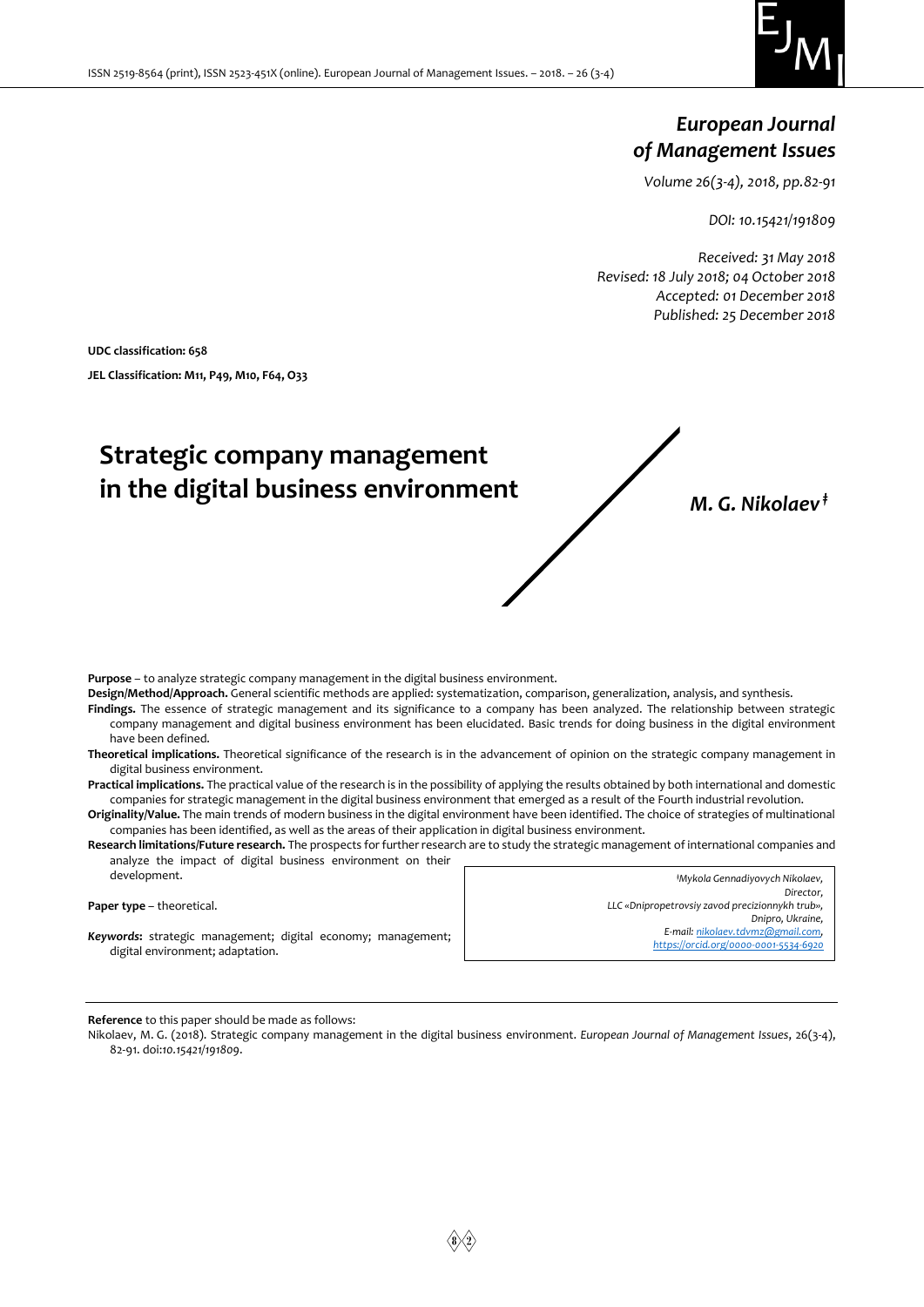

# **Стратегічне управління компанією у цифровому бізнес-середовищі**

#### *Микола Геннадійович Ніколаєв‡*

*‡ТОВ «Дніпропетровський завод прецизійних труб», Дніпро, Україна*

- **Мета роботи –** проаналізувати стратегічне управління компанією у цифровому бізнес-середовищі.
- **Дизайн/Метод/Підхід дослідження.** Застосовано загальнонаукові методи: систематизації, порівняння, узагальнення, аналізу та синтезу.
- **Результати дослідження.** Проаналізовано сутність стратегічного управління та його значення для компанії. Роз'яснено зв'язок між стратегічним управлінням компанії та цифровим бізнес-середовищем. Визначено основні тенденції ведення бізнесу у цифровому середовищі.
- **Теоретичне значення дослідження –** розвинуто думку щодо стратегічного управління компанією в цифровому бізнессередовищі.
- **Практичне значення дослідження.** Результати дослідження можуть застосувати як міжнародні, так і вітчизняні компанії під час стратегічного управлінні в цифровому бізнессередовищі, яке виникло внаслідок Четвертої промислової революції.
- **Оригінальність/Цінність/Наукова новизна дослідження.** Виділено основні тенденції сучасного бізнесу у цифровому середовищі. Визначено вибір стратегій міжнародних компаній та їх напрямки застосування у цифровому бізнессередовищі.
- **Обмеження дослідження/Перспективи подальших досліджень.**  Вивчати стратегічне управління міжнародних компаній та аналізувати вплив цифрового бізнес-середовища на їх розвиток.

#### **Тип статті–**теоретична.

*Ключові слова:* стратегічний менеджмент; цифрова економіка; менеджмент; цифрове середовище; адаптація.

## **Стратегическое управление компанией в цифровой бизнес-среде**

#### *Николай Геннадьевич Николаев***‡**

*‡ООО «Днепропетровский завод прецизионных труб», Днепр, Украина*

- **Цель работы** проанализировать стратегическое управление компанией в цифровом бизнес-среде.
- **Дизайн/Метод/Подход исследования.** Применены общенаучные методы: систематизации, сравнения, обобщения, анализа и синтеза.
- **Результаты исследования.** Проанализированы сущность стратегического управления и его значение для компании. Разъяснена связь между стратегическим управлением компании и цифровым бизнес-средой. Определены основные тенденции ведения бизнеса в цифровой среде.
- **Теоретическое значение исследования.** Развито мнение о стратегическом управлении компанией в цифровой бизнессреде.
- **Практическое значение исследования.** Результаты исследования могут применить как международные, так и отечественные компании при стратегическом управлении в цифровой бизнес-среде, возникшее вследствие Четвертой промышленной революции.
- **Оригинальность/Ценность/Научная новизна исследования.**  Выделены основные тенденции современного бизнеса в цифровой среде. Определены выбор стратегий международных компаний и их направления применения в цифровой бизнес-среде.
- **Ограничение исследования/Перспективы дальнейших исследований.** Изучать стратегическое управление международных компаний и анализировать влияние цифровой-бизнес среды на их развитие.

**Тип статьи** – теоретическая.

*Ключевые слова:* стратегический менеджмент; цифровая экономика; менеджмент; цифровая среда; адаптация.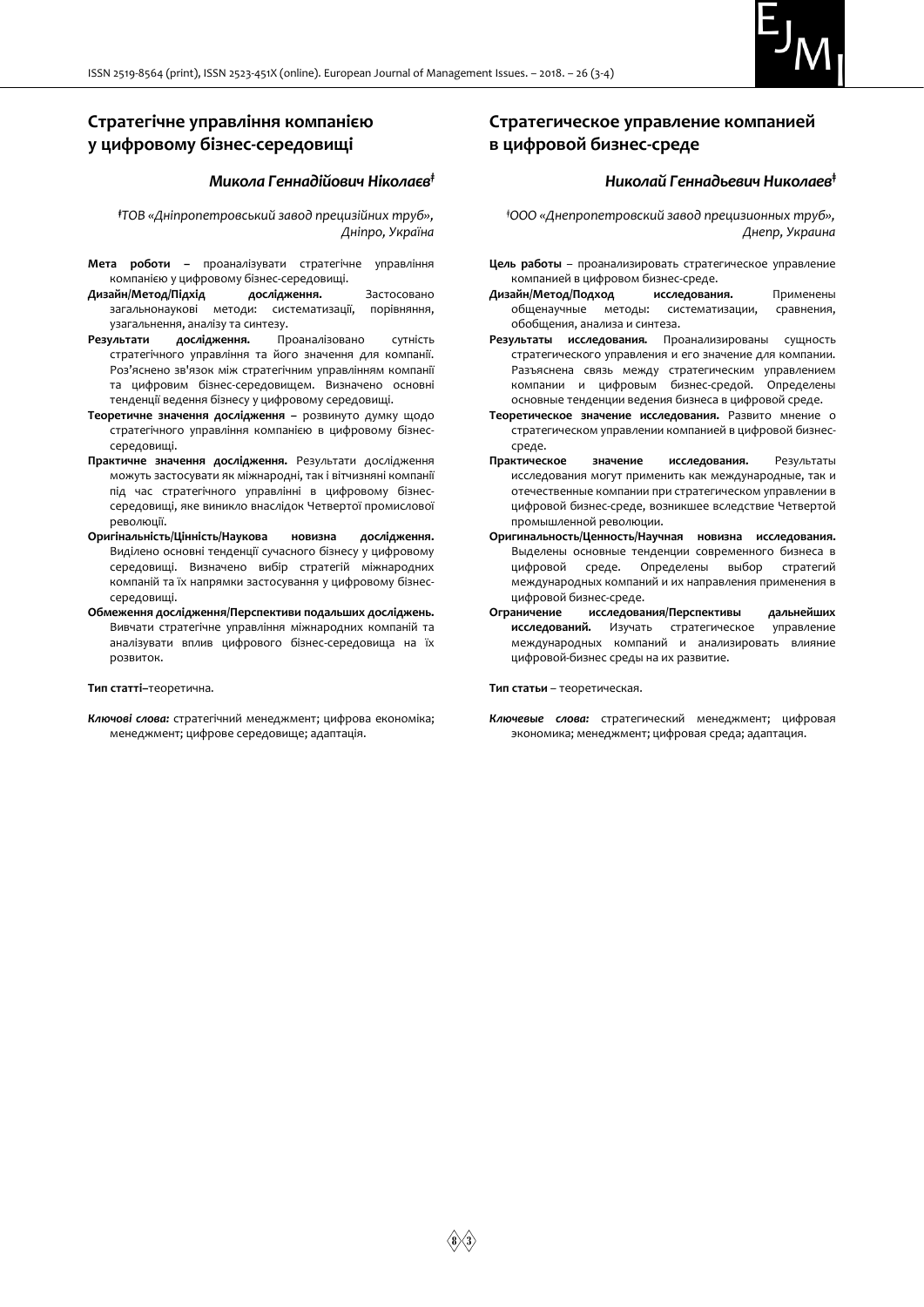

#### **Introduction**

urrent turbulent conditions for the development of business environment require that companies should perform continuous monitoring and analysis. The business environment, in turn, is characterized by a high degree of dynamics, informational uncertainty, as well as the nonpredictability of events, which requires that traditional approaches to the formation of strategic company management in the global digital space should change. Under conditions of postindustrial development, competitiveness of companies is formed through the use of digital technologies in their activities. At the same time, the economic behavior of companies undergoes changes owing to their implementation of digital economy technologies. That is why interest in companies' development and management in the digital business environment has been growing from both scientific and practical point of view.

The issues related to the development and existence of companies under conditions of digital business environment were actively discussed even in the last decade of the past century  $-$  when the Internet became available both to business entities and private individuals. Specifically, digital technology contributes to improving the effectiveness and efficiency of decision making *(Molloy, & Schwenk, 1995)*.

The importance of strategic management was emphasized by the outstanding scientist and so-called "father" of strategic management I. Ansoff, who believed that the successful company management implies performing a constant monitoring of the external and internal environment of the firm (*Ansoff, 1989*). The purpose of the strategic analysis of international business environment is to identify the current and prospective state of its components, trends in change of drivers, opportunities, and threats to an enterprise based on expert assessments. The choice of a particular analysis method is predetermined by the level of uncertainty in the external environment, by research goals, by capabilities of information support, the degree of experts' preparedness, etc. *(Frolenko, 2012).*

The impact of the Fourth industrial revolution on business environment is the inevitable shift from trivial propagation of digital technologies that are characteristic of the third industrial revolution towards more complex forms of innovations based on a combination of different technologies in a new way. That requires that all the companies should reconsider their methods of doing business, adopting various forms of management in the digital business environment. This "world of now category" implies companies' immediate feedback in real time, wherever they are and wherever their customers or consumers happen to be *(Schwab, 2019).*

As stressed by O. Dzhusov and S. Apalkov, those companies that invest in information technology can expect that those countries where it is adopted will soon accomplish the economic growth and prosperity owing to the use of modern technologies. One of the imperatives in the digital economy is the capability to predict global market shifts in real time. Efficiency in managing companies under modern conditions manifests itself through the speed of digital changes and considerable spending by states and companies for research and development in the area of robotics, ICT, informatization, cloud platforms, "big data", nano- and micro system technologies, renewable energy sources, energy storage mechanisms, etc. *(Dzhusov, & Apalkov, 2017).* However, despite numerous scientific publications, the issues related to strategic company management and its development in the digital business environment remain insufficiently studied.

#### **Problem statement**

he aim of research is to explore and analyze strategic company management under conditions of the digital business environment.

#### **Results**

n analytical review of publications on dynamical processes in the global business environment makes it possible to identify characteristic changes in the theoretical substantiation of the impact of its state on determining the strategic competitive objectives for companies development and on selecting models of their implementation.

The classic definition of the concept "business environment" was provided by Y. Rubin, according to which business environment is "a set of external conditions, factors in activities and features of environment for each business entity, which directly or indirectly influence the formation of content for the activities of a given business entity and its mutual relations with other business entities" *(Rubin, 2003).* The existing business environment of companies is a direct result of the fundamentals for the establishment and functioning of states' economic mechanisms. Each country has its own business practices, which may have certain deviations from rational methods, because one way or another the world is changing, thereby altering the terms and conditions for doing business. The economic growth of a state and its economic security depend on the effective functioning of entrepreneurial structures, because their activity has a significant impact on employment, the pace of economic development, structure and quality characteristics of the internal gross domestic product, restructuring of the economy, etc. *(Papp, 2013).*

However, according to some studies (*Melnik,. 2007*), one can highlight current trends relating to the business world in general. First, business environment is part of the social environment and, under condition of a positive status, acts to increasing national wealth and well-being. Second, a function of the business environment quality is the effectiveness of economic processes in a country. Third, no less important feature is that the business environment has properties of territorial integrity, within which relationships and relations among business people, nation, and institutions (government, financial-credit, etc.) are created.

Scientific and technical progress makes it possible and necessary to manufacture products with a market novelty while new digital resources contribute to that communication process engages people from most countries of the world. The trends toward revolutionary transformation of technologies, first of all, information and digital, predetermine the increase in the impact of globalization and monopolization in the international business.

The scientific literature puts more emphasis on the perception of business environment in the global dimension. At the present stage of the business environment development, as noted by the head of the Ukraine's Association of doctors of philosophy D. Lozovitsky, one can formulate the ten global trends in business that fundamentally alter the essence of the concept of management (*Lozovitsky, 2017*). Development of modern business environment is characterized by a rapid growth in the rate of change and intensity of competition, which strengthens the dependence of entrepreneurial structures on the level of information awareness and the adaptive capabilities of companies (*Marchenko, 2013*). Global companies, in particular, need to accelerate their businesses and adjust processes, strategies, and business models in proportion to the course of events. In a world where markets are in constant motion, the strategies for searching and advancing a product must restructure very fast. At the time when digital technologies disrupt the dynamics of markets, they also bring solutions for companies that are forced to work at the speed of the Internet networks.

Therefore, the first trend in the modern business of the 21st century can be described as: "the future comes faster than management expresses a desire to say goodbye to the present".

The essence of the second trend is in the statement: "the capability to adapt is the evolutionary feature of business efficiency, and the ability to adapt quicker than others is a competitive advantage of the future". The distinctive features of modern world are a high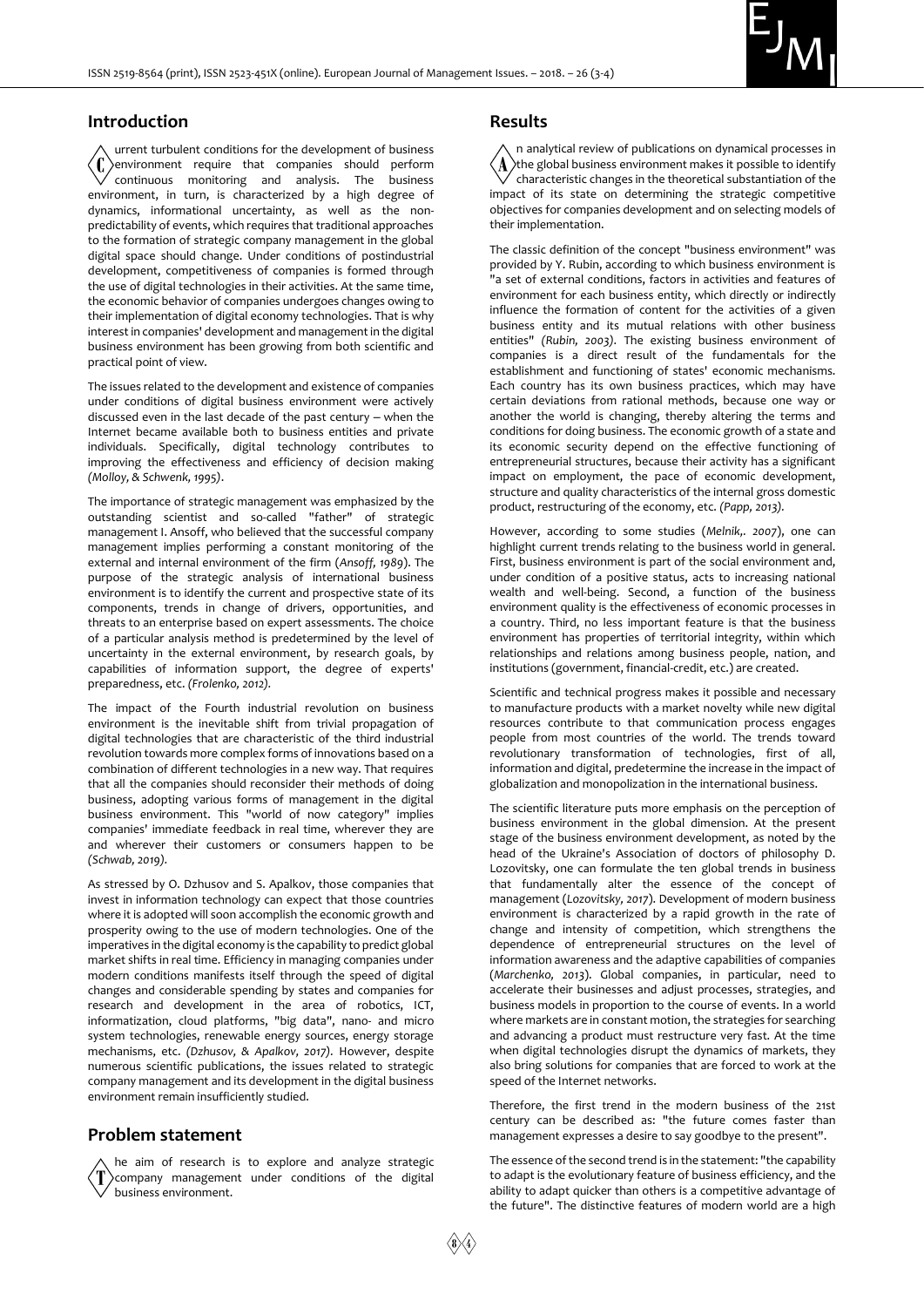

degree of uncertainty, enhanced dynamism, globalization, tough competition. Under these conditions, there is no any single universal method of management that could ensure that a specific company adapts quickly, since its state depends on many factors (the potential of the company, demand for products, behavior of competitors, state of the economy in general, etc.), which is why each company must devise its own strategy for survival and development, based on the general principles of strategic management (*Babiy, 2016*).

The third defining trend (*Lozovitsky, 2017*) is the need to not just predict or plan a company's activities, but its clear, profound, multivariant, current and future forecasting, under continuously variable conditions". In the classical management theory, scientists have no consensus on defining the role of forecasting in the strategy of a company and in the system of strategic management. Thus, for example, D. Shandle and K. Hatgen believe that strategic management is the "process of determining and establishing a relationship between the organization and its environment, consisting in the implementation of the selected goals and in the attempt to achieve the desired state of relationships with the environment by resource allocation, which would make it possible for the organization and its units to function efficiently and effectively (*Schendel, & Hattch, 1972*). J. Higgens understands this concept as "a management process aimed at implementing the mission of the organization by managing the organization's interaction with its environment" (*Higgins, 1983*). According to I. Ansoff, strategic management is "a multi-faceted, formallybehavioral management process that helps formulate and

implement effective strategies, which contribute to balancing the relations between an enterprise and the external environment, as well as achieving the defined goals" (*Ansoff, 1989*). O. Vikhansky and A. Naumov argue that strategic management is such a management of the organization, which relies on the human potential as the foundation of the organization, directs the production activities to consumers' needs, providing flexible regulation and timely changes at the enterprise, which match the challenges from the environment and make it possible to achieve competitive advantage" (*Vikhansky, & Naumov,1996*).

Authors K. Coyne and C. Subramaniam note that strategic management, rather than "the ability not to go off the chosen course", has transformed into a process of active continuous management of strategy development depending on changes in the sectoral conditions (*Koin, & Subramanym, 2011*). P. Drucker believes that modern idea of management and its methods are applicable to all structures of society and provide a sustainable existence and development under conditions of uncertainty, variability in not only market environment, but also noncommercial activities in the social and scientific areas of society (*Drucker, 1999*).

The external environment of a company is characterized by complexity, variability, and uncertainty, and, typically, it defies direct control. The theory of strategic management distinguished four levels of uncertainty in the external environment of the company, which are formed by different combinations of its complexity and variability (*Table 1*).

#### **Characteristic of uncertainty levels in a company's external environment\***

Table 1

| Uncertainty<br>level | External<br>environment state | Characteristic                                                                                                                                                                                                                                                                                     |  |  |
|----------------------|-------------------------------|----------------------------------------------------------------------------------------------------------------------------------------------------------------------------------------------------------------------------------------------------------------------------------------------------|--|--|
| Low                  | Simple and steady             | If external conditions are quite certain, they can be anticipated, controlled, and taken into<br>consideration in advance when making decisions.                                                                                                                                                   |  |  |
| Moderate             | Complex but stable            | The elements of such an environment do not change very quickly or unexpectedly.                                                                                                                                                                                                                    |  |  |
| Rather high          | Simple<br>and<br>unsteady     | Even though such a company is affected by a small number of elements from the external<br>environment, their effect is very difficult to predict because they suddenly interfere in the activities<br>of the company and destroy its plans. Rapid changes create difficulties for management team. |  |  |
| High                 | and<br>Complex<br>unstable    | In such a situation a company faces a large variety of factors from the external environment that are<br>changing extremely rapidly and unpredictably. In some cases, such an environment poses a threat to<br>the existence of the company.                                                       |  |  |

\*Source: compiled by author based on (*Yuriy, 2015*).

In order to determine the level of uncertainty of the external environment of the company, a management team will need to answer two questions: first, how many external elements are important for the activities of a given company, and, second, whether these elements change slowly and predictably or frequently and unpredictably.

Comparing the approaches by different researchers to defining the content aspect of strategic management, one can state that the complexity and dynamic nature of companies complicate the development of a model of the strategic management process.

Underlying the classic models of strategic management are the principles by I. Ansoff, H. Minzberg, M. Meskon and others (*Gerasimchuk, 2000*). At present, when there is a substantial transformation of the external environment, it is very important to not only change the management mechanism, but to study the feasibility of adjusting the adopted strategy.

Thus, researcher A. Babayevsky proposed, for structuring the activities of a management team, a matrix of management actions depending on the level of change in the instability of the company's external environment (*Table 2*).

Table 2

#### **Matrix of management actions depending on the level of change in the instability of the company's external environment**

| Change in the environment | Management actions depending on the level of changes                                                                          |                                                                                                                         |                                                               |  |
|---------------------------|-------------------------------------------------------------------------------------------------------------------------------|-------------------------------------------------------------------------------------------------------------------------|---------------------------------------------------------------|--|
| instability               | Essential                                                                                                                     | Moderate                                                                                                                | Negligible                                                    |  |
| Growth in instability     | mechanism<br>for<br>Adjustment of<br>implementing the strategy<br>and<br>determining the expedience of<br>strategy refinement | Adjustment of mechanism for<br>implementing the strategy<br>and<br>determining the expedience of<br>strategy refinement | mechanism for<br>Stability<br>_of<br>strategy implementation  |  |
| Decline in instability    | mechanism<br>Adiustment of<br>for<br>implementing the strategy<br>and<br>determining the expedience of<br>strategy refinement | Possible adjustment of mechanism<br>for implementing the strategy                                                       | Stability<br>mechanism for<br>of<br>implementing the strategy |  |

\*Source: compiled by author based on (*Babayevsky, 2016*).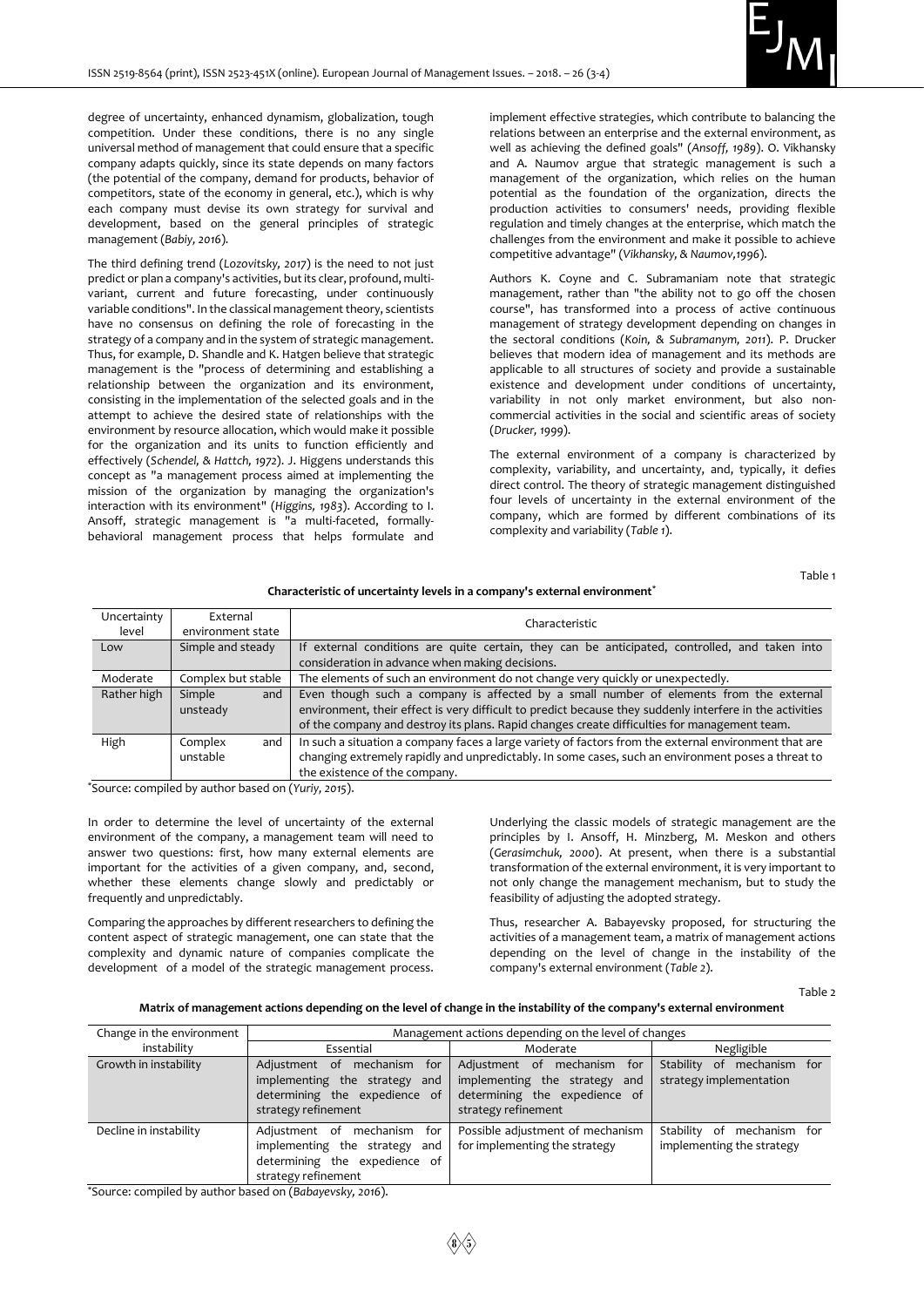

Thus, to decide on the adjustment of strategy or a mechanism for its implementation, the primary task is to identify the cause of failure to meet the strategic parameters of the company's development (*Skoruk, 2016*).

Thus, as noted by researchers M. Nebava and O. Ratushnyak (*Nebava, & Ratushniak, 2012*), strategic management should become the basis and, at the same time, a tool for effective longterm development of company in any industry, as well as a tool for solving prospective economic tasks and accomplishing sociallyrelevant results.

The advantages of the strategic company management under condition of change in the external environment, according to scientists, include several arguments, namely V. Dykan (*Dikan, Zubenko, & Makovoz, 2013*). notes that the great advantage of strategic management is reducing to a minimum the negative effects of occurring changes, as well as factors related to "uncertainty of the future". According to the author, it is the strategic management that provides an opportunity to consider the objective (external and internal) factors that lead to changes, to focus on studying these factors, to compile relevant information databases, etc. According to O. Kovtun, the feasibility of implementing strategic management has the following positive aspects: first, the strategy, by reflecting the system of values, the views of senior management of the company, its vision of the future, would help refocus staff towards right direction; second, the formed strategy would become the tool of coordination, which would ensure the alignment of goals, and, in the event of contradictions, contribute to the achievement of compromises, would help analyze activities of the enterprise, determining the causes of deviations between results and objectives (causes of strategic gaps) (*Kovtun, 2006*). Scientists O. Berezin and M. Bezpartochny believe that ensuring the long-term competitive advantages and a long-life cycle of an enterprise are not less important as advantages of strategic management (*Berezin, & Bezpartochnyi, 2010*).

Consequently, strategic management has quite a lot of positives; it should be noted that it is owing to it that a company's management team can ensure effective solutions to the success and sustainability of the company.

It should be noted that possibilities of strategic management are not unlimited; this type of management, similarly to all others, is not universal for any situations and tasks (*Petukhova, & Stavitsky, 2015*). The systematization of reasons why strategic management, under conditions of changes in the external environment, is not applied by companies' management teams has made it possible to identify three groups of factors: the lack of professional skills for building a successful company, focus on "short-term" business projects for local market and too much focus on current affairs.

A review of existing scientific approaches to strategic management and the choice of a marketing strategy shows that studies by both foreign and domestic researchers contain many opinions on the diversification of management models. Thus, based on the above definitions, one can conclude that in order to implement its objectives a company must manage the process of its interaction with the external environment, first and foremost, by building an effective system to control the accomplishment of strategic goals. However, the scientific papers do not not include conceptual provisions regarding the patterns in the formation of development strategies of companies in a global digital environment.

In this context, it is advisable to note the generalization of practical experience of successful international companies and countries focused on creating the digital economy in a globalized world.

Speaking at a private breakfast, organized by CII and BCG during annual meeting of the World Economic Forum in Davos (Switzerland), Mr. Prabhu pointed (*Press release, 2018*) that "India opens up like never before. We welcome investors in all sectors and invest money in removing old obstacles to doing business. We

believe that there is no alternative to be part of a globalized society. By forming a new globalized system, we also solve the problems of globalization for the benefit of our culture, economy, and society".

Modern globalization underwent several different stages. The global economic crisis gave way to the new phase in the digitization of the economy and society  $-$  the integration of data, businesses, and communities within the global space. A tireless pace of ongoing digital evolution has specific development drivers: digital economy, industry 4.0, the Internet of Things (IoT), including cloud computing, intelligent systems, open standards, and cyber-security (*The Changing Competitive Environment: Standards and the Digital Economy, 2016*). Inclusive digitization will be a strong incentive for the united new globalized world.

Underlying the support to digital economy are the new technical standards. The standards of doing business have shifted to the new plane: from technical problems to positions that are of strategic importance. Success in the digital economy will require both an understanding of the standards and processes of digitizing business and participation in the process of the evolution of standards, which promote the development of digital evolution (*The Changing Competitive Environment: Standards and the Digital Economy, 2016*).

A characteristic feature of the digital business environment is that it relates to the on-demand economy, which implies, rather than selling goods and services, an access to them at the moment you need them. Orders are placed online while their delivery is offline. The benefits of such a digital business environment are, first of all, the high speed of obtaining the necessary services or goods; decrease in their price to end user by reducing the number of intermediaries; simplification of finding consumers by suppliers of goods and services.

Digitization is accompanied by a transformation of business processes: from robotics in manufacturing goods and services of mass consumption to new industries to create products with individual characteristics for each customer.

Examining the impact of digitizing the business environment on the overall innovations of international companies, a group of experts (*Press release, 2018*) established that those companies that invest heavily in digital technology demonstrate even stronger relationships between diversity and innovation. In addition, these companies reported an even bigger percentage of revenue from new products and services. "If companies want to accelerate growth, it is important to take advantage of the digital business environment," said Mickey Tsusaka, a senior partner at BCG and coauthor of the report. "Our research indicates that those international companies that invested in digital technology and the development of employees' skills demonstrate the largest advantages over other business groups. They are able to take advantage of the wealth of new ideas that can be created by these teams of professionals".

According to study (*Lozovitsky, 2017*), in today's global business environment, among the significant trends that affect the choice of strategies by international companies are the following: the shift from mass market to a changing market of individual or micro groups of customers with the focus on a constantly increasing speed of products output to the market, with a simultaneous trend towards decreasing the life cycle of products and their quick replacement.

It should be noted that international companies in the global digital environment must constantly monitor dozens, even hundreds, various factors that influence their activity, as well as dynamically prioritize their responses to these factors.

All the above trends relate to business at any country in the world, including the business in Ukraine, whose present stage of development undergoes a serious shift in terms of stimulating entrepreneurship. Of particular importance in this context is the development of small and medium business entities, which,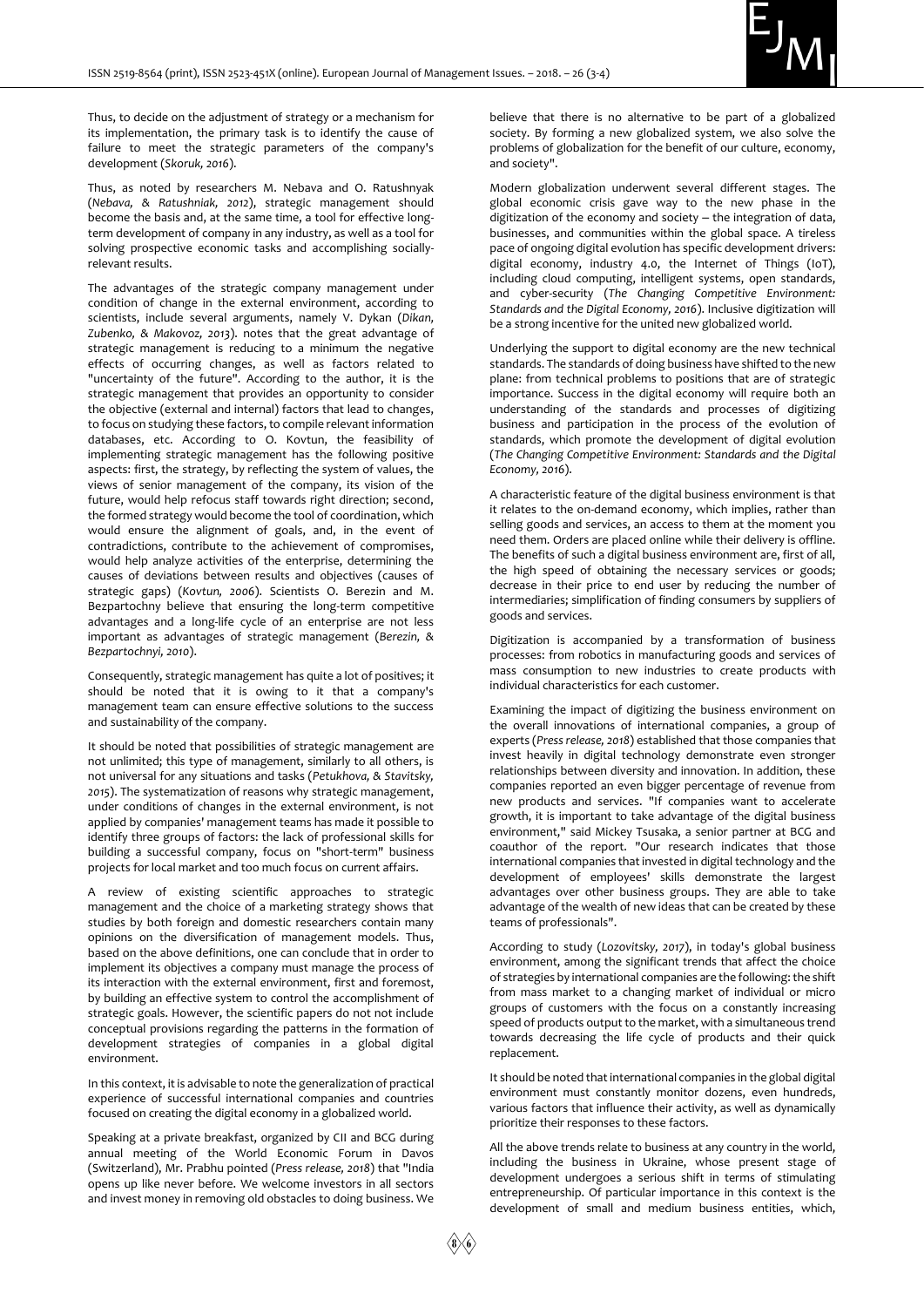

without requiring large starting investments and ensuring a high rate of resources' turnover, are capable to quickly and economically solve the problems related to restructuring the economy, the creation of market and its saturation with consumer goods and services (*Papp, 2013*).

The importance of the effective functioning of small and medium businesses is emphasized in the Act on small business for Europe, which is a program document for the EU countries in terms of policy for development of small and medium-sized businesses, where it says: "Our ability to use the potential of the development and innovation of small and medium enterprises will be crucial to the future prosperity of the EU. In a global context, characterized by permanent structural changes and increased pressure of competition, the role of small and medium enterprises in our society has become even more important. They create jobs, as well as play a key role for the welfare of local and regional communities. Vigorous small and medium enterprises are able to make Europe more resilient to the uncertainty that is inherent in today's globalized world"(*Commission of the European Communities, 2008*). But, despite this, the legal entities in Ukraine operate at present under rather adverse conditions in the external and internal environments. Factors such as the rapid devaluation of the national currency and, as a consequence, the drastic reduction of investment attractiveness of the Ukrainian economy, the military activities in the east of this country, as well as other destabilizing factors, negatively influenced and continue to affect the activity of legal entities, predetermining the additional threat to their commercial activities (*Skoruk, 2016*).

The sector of small and medium entrepreneurship is a very important part of the market economy, as well as an integral element of the competitive mechanism. However, despite this, the Ukrainian economy has been traditionally characterized by a relatively unfavorable business climate, which has always created, and still does, obstacles for the development of small and medium legal entities in particular.

According to the results of research, including such international ratings as "Doing business" and "Index of global competitiveness", the business climate in Ukraine lags its neighbors and similar economies. However, the results of these studies argue that the situation was rapidly changing over the past years (*Draft Strategy for the Development of Small and Medium-Sized Entrepreneurship in Ukraine for the Period up to 2020, 2017).*

For example, in the report "Doing business" in which the rating of favorable business conditions includes  $189$  positions  $-$  and the higher a country's position in the rating, the more favorable the business environment is for starting and operating an enterprise (*Maziy, 2015*) ‒ Ukraine climbed from position 152 (2012) to position 80 in the 2017 ranking. Such dynamics indicate that Ukraine has significant potential and is currently introducing positive changes, however, the country still needs to implement a large number of measures to improve its business climate (*Draft Strategy for the Development of Small and Medium-Sized Entrepreneurship in Ukraine for the Period up to 2020, 2017).*

Fig. 1 shows the position that Ukraine holds based on the "Doing business" rating, compared with neighboring economies in the region. All countries in the group are ahead of Ukraine with Poland being the leader of the group (position 24). Ukraine lags the region in general in terms of the number of points to the first position in the ranking, that is, the country that leads the ranking (*Draft Strategy for the Development of Small and Medium-Sized Entrepreneurship in Ukraine for the Period up to 2020, 2017).*



**Fig. 1. Rating of Ukraine and similar economies based on the index "Doing business ‒ 2017" \***

\*Source: compiled by author based on WB Doing Business 2017.

Fig. 2 shows positions of Ukraine according to the basic points from the rating "Doing business". Thus, for business in Ukraine, the most difficult issue is to restore solvency (position 150), and the easiest one is lending (position 20), which could be a consequence of the presence of international lending and financial resources from

different international financial organizations. However, the access to financing has remained a substantial problem for small and medium legal entities (*Draft Strategy for the Development of Small and Medium-Sized Entrepreneurship in Ukraine for the Period up to 2020, 2017).*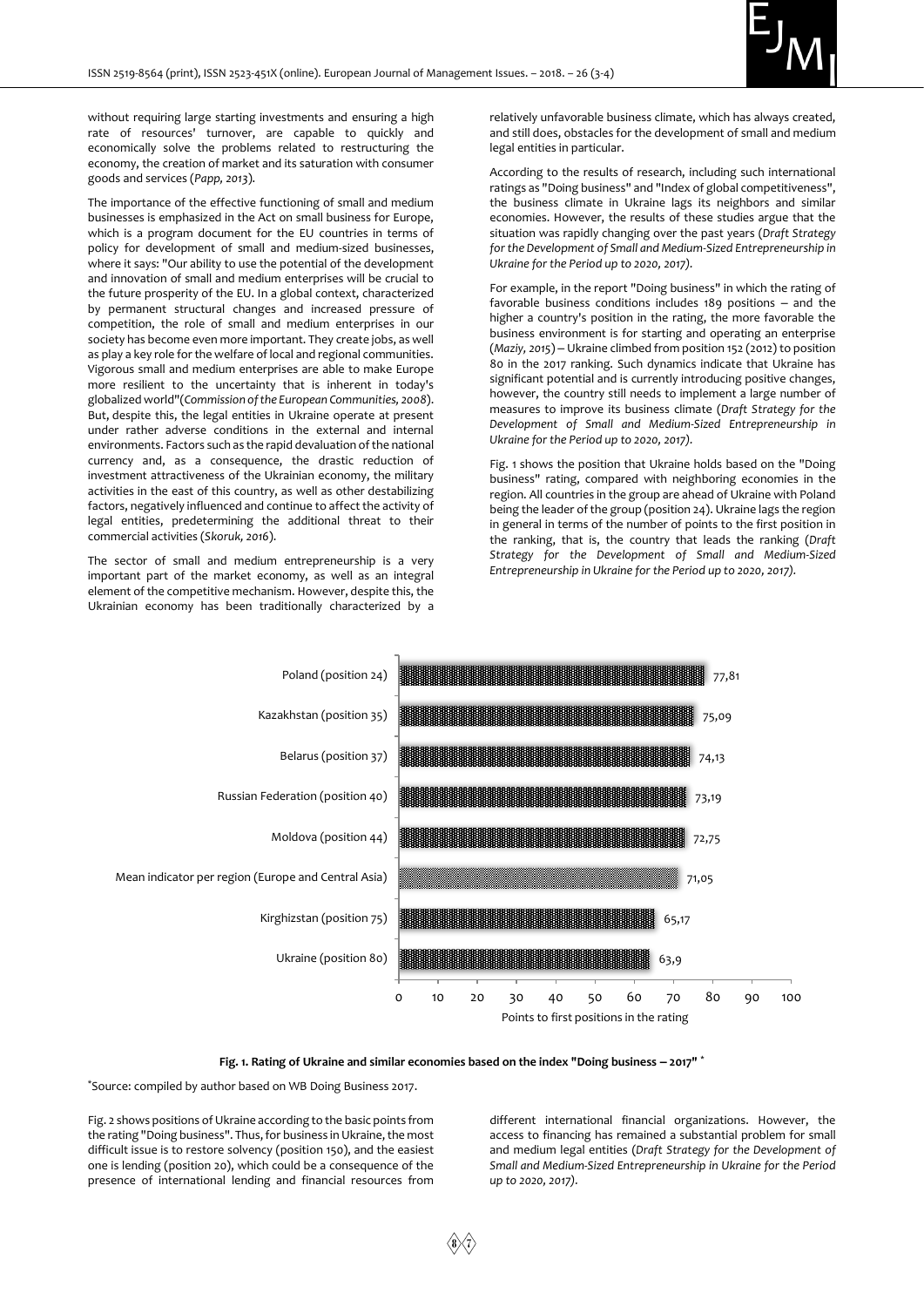



#### **Fig. 2. Ukraine in the rating "Doing business"\***

Scale: rating  $189 -$  center, rating  $1 -$  outer network. \*Source: compiled by author based on (*WB Doing Business 2017*).

These indicators do not demonstrate the level of digitization of Ukraine's business environment. However, according to a separate study (*Chmeruk, & Kralich, 2018*). Ukraine has been systematically creating its own digital infrastructure. Ukraine had started at basic technologies, the basic data transfer rate, and then gradually developed more robust network to connect rural areas. More importantly, this process, which is also aimed at the eradication of poverty, requires major government initiatives and financial support for infrastructure. On the contrary, the EU countries face another problem of digital infrastructure, which is to provide a very high-speed infrastructure for more common areas. The EU has a very advanced statistical system for tracking progress in bridging the digital divide, which helps EU politicians to develop more targeted programs to address the discrepancies among the EU countries.

According to the report by Factum Group Ukraine (*Ukraine Factum Group Ukraine, 2018*), which was published by the Ukrainian Internet Association, the increased quality level of digital skills of Ukraine's population is a significant factor in the formation of the national digital environment. Taking into consideration a decrease in the total population of Ukraine, the Internet penetration over the period from 2016 had increased and, as of May 2018, was 64.9 % (the number of the Internet users per 100 inhabitants). In 2018, the Ministry of Economy attracted technical assistance from the US Government worth of USD 78 million, of which USD 23.6 million were intended to improve the legislative and strategic environment according to European standards, improvement of functions of public monitoring and public participation in the processes of governance, to enhance the level of accountability of the Ukraine's Government to citizens and to comply norms of the rule of law (*State Statistics Service of Ukraine, 2018*).

The largest share among enterprises belongs to small businesses (94.28–94.45 %), which are the integral components of modern entrepreneurship. Therefore, supporting these legal entities by the state would greatly affect the prospects of the development of

domestic enterprises in general. According to a research provided by the Institute for socio-economic transformation (*Stricun, 2018*), Ukraine demonstrates negative trends in the development of small and medium-sized businesses. The situation for private entrepreneurs that work legally had significantly deteriorated since the beginning of 2017, after the introduction of obligatory monthly payment of a unified social tax regardless of the actual revenues from entrepreneurship (at the time of this work – UAH 819, in 2019 – UAH 919). About 400 thousand entrepreneurs from 2 million of those registered had closed their businesses - they either stopped activities or entered the "shadow" economy. The burden of taxation in terms of paying a tax on revenues and a unified social tax on employees directly increases for micro- and small businesses.

Thus, about 80 % of micro-entrepreneurs, on average, believe that a tax on revenues and a unified social tax are too high for doing business.

Based on the results from "Annual evaluation of business climate" (*2015*), the index of business climate for small and medium legal entities was rather low even at that time (*Program USAID Leadership in Economic Governance, 2015*), (Fig. 2). Out of four of its components, the index of business environment (short-term) had a negative value (−0.26), the other two – the index of business activity (long-term) and the index of changes in regulatory environment - had positive values (0.17 each), and the fourth one - the index of business activity (short-term) - had a conditionally negative value, close to zero.

An analysis of components in this index shows that despite the unfavorable conditions in the business environment and economic situation in 2015, there was a tendency to a slight revival of business activity in the short-term, which had a relatively high chance to become sustainable in the long term under the condition for a change in the business environment.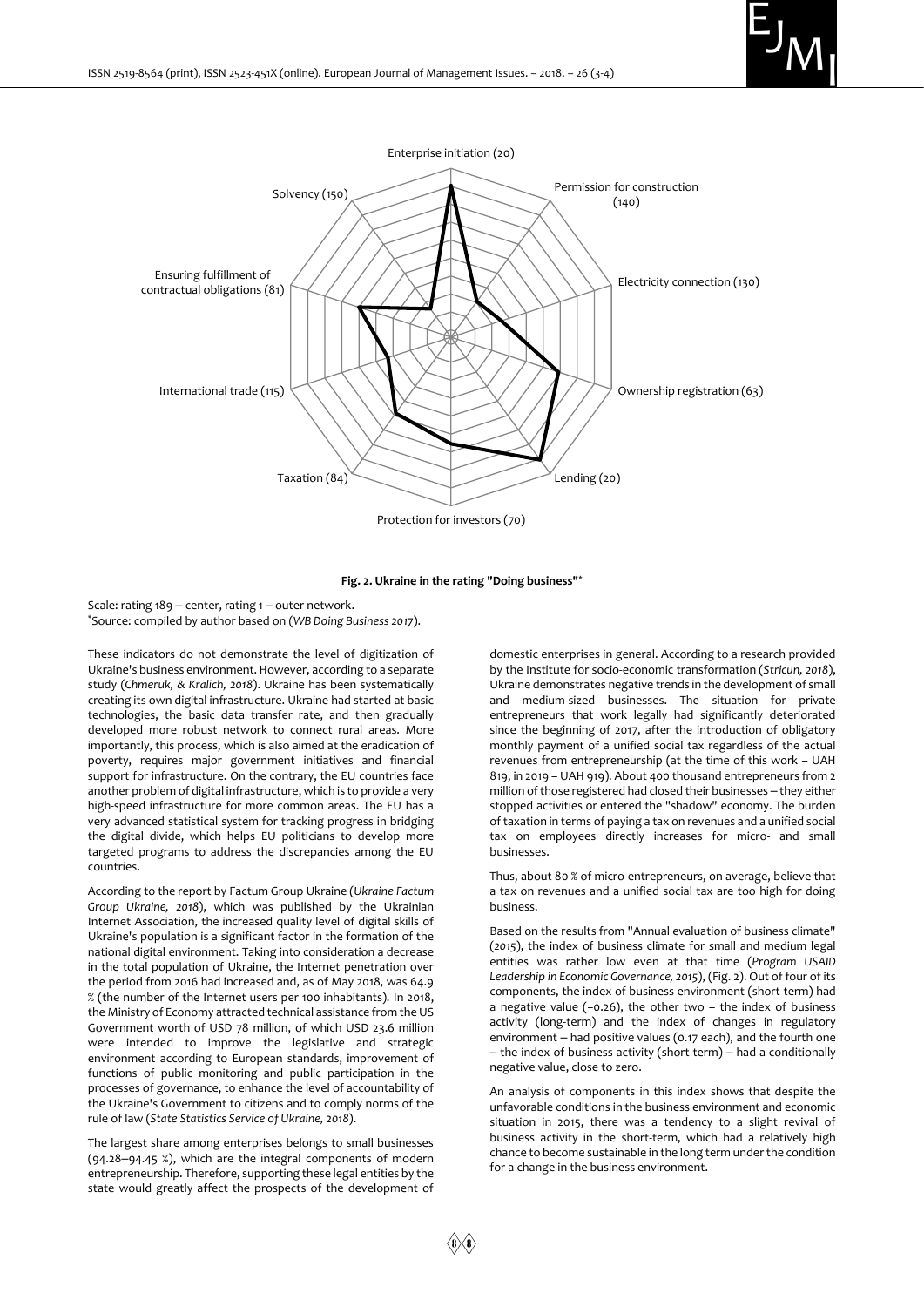



#### **Fig. 2. Index of business climate for small and medium businesses in 2015 and its components\***

\*Source: compiled by author based on data from (*Program USAID Leadership in Economic Governance, 2015).*

However, still, there are more negative aspects in the field of Ukraine's entrepreneurship than positive ones, and, judging by the Ukraine's position in a series of world rankings, these are the systems problems that exist in both the business environment and in public administration (*Boyda, 2016*). And some of them are so global in character that handling them calls for fundamental economic reforms (*Skoruk, 2016*).

Based on the undertaken study, N.G. Maziy notes that one of the most significant problems in business climate is corruption (*Maziy, 2015*). Corruption is considered to be one of the key reasons for the slowing growth of the Ukraine's private sector, low diversification of the economy and exports, as well as low productivity. In 2015, according to data by Transparency International, Ukraine ranks 123 out of 167 countries in the Corruption Perception Index (*Program USAID Leadership in Economic Governance, 2015).*

In addition to the common problems of business environment, the development of small and medium-sized businesses is inhibited by specific factors and problems that are inherent to this sector of the economy, in particular the limited access to financial resources, to markets, as well as technological barriers, that is, the limited access to innovations and research (*Popsky, 2015*). All the above problems exert an extremely significant destructive influence on the formation of effective business environment.

Despite a number of challenges that complicate the activity of enterprises, their elimination was addressed by the Government that has already executed the following significant activities (*Skoruk, 2016*): it organized procedures for inspecting legal entities by administrative bodies and reduced their quantity; it followed first steps to protect domestic businesses from illegal seizures (raiders); it simplified mechanisms for obtaining permits; it carried out significant work to prepare legislative acts in the field of deregulating business activities; it introduced a unified simplified procedure of state registration of legal entities and private entrepreneurs, as well as rendering other administrative services; it created a unified State Register of legal entities and private entrepreneurs, which is open and public, it introduced electronic registration of legal entities, etc.

Based on the characteristics of the state of business environment and opportunities, the Government of Ukraine defined six strategic goals for the development of small and medium businesses (*Draft Strategy for the Development of Small and Medium-Sized Entrepreneurship in Ukraine for the Period up to 2020, (2017*): 1) the improvement of the legal, institutional and operational

environment for small and medium legal entities; 2) the improvement of access by small and medium enterprises to financing; 3) simplifying tax administration; 4) promoting entrepreneurial culture and the development of competitive human capital and entrepreneurial skills; 5) promoting export and internationalization of small and medium legal entities in the context of the Association Agreement and the Agreement on free trade area; 6) improving the competitiveness and innovation potential of small and medium businesses.

An analysis of accomplishment of the set goals is correlated with the strategy for creating digital economy for the member countries of OECD, which should be implemented until 2020. A review of the status of implementation of the planned measures (*Organisation for Economic Cooperation and Development, 2017*). indicates that the progress in the implementation of strategies of digital development in 2016 amounted to 66 % in the field of infrastructure development,  $78\%$  – in the public sector,  $56\%$  – in providing access to the Internet, 62 % – in the use of digital technologies, and 52 % – in the implementation of programs of e-commerce and introduction of digital business processes.

Effective management of a company in the digital business environment could include several stages that are closely related and complementary. At the first stage, the company must implement common software for use in different departments at the enterprise; harmonize operational processes in the corporate center and at production units; introduce certain pilot digital management technologies. The next stage of company management implies the development of organizational processes at all its structural units. A rapid, unified, secure, and convenient general system of data exchange is extremely important in order to activate innovative development, especially for operational decision-making, flexibility, and operating efficiency. At this management stage, the key areas include the technological automation of business-processes; automation of business communications; deep development of IT infrastructure; implementation of a budgeting system and the unified electronic document circulation; providing companies' offices with modern IT tools and mechanisms.

Thus, it is worthwhile to note that changes in the global digital environment and business environment have common trends for the development of international companies in local and national markets. Under these conditions, most companies choose the digital environment for rendering services, to sell products, to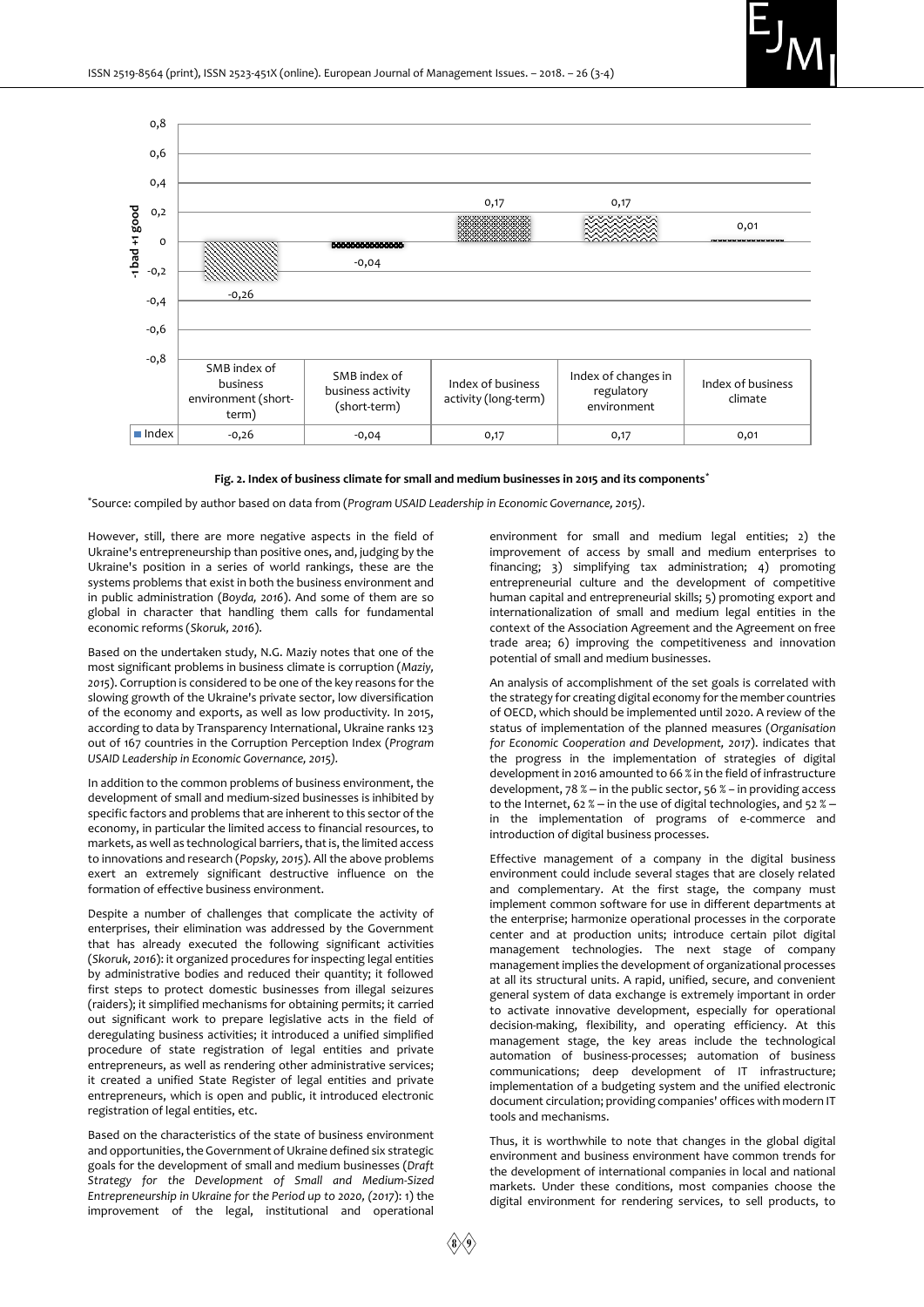

obtain alternative sources of financing via crowdfunding platforms (*Dzhusov, & Apalkov, 2016*). New strategies for international business development and innovation entrepreneurship demonstrate attributes of employing cloud-based offices, resources and business models of electronic commerce (*Scorpio Partnership Global Private Banking Benchmark, 2016*).

# **Conclusions**

A general conclusion drawn by most authors is that the business environment is a rather complex concept and, in order to substantiate the causal effect that its state exerts on strategies in the development of companies, it is necessary to take into consideration the scale of its impact both within a national market and within the global economy. However, the impact of digital transformations in the global economy on the structural changes in the global market is not commonly accepted as the object of research.

The conditions of global digital business environment change basic classic rules of strategic management on the hierarchy of decisionmaking. Traditional organizational "heavy" structures are substituted with flexible business models. In the new economy, "heavy organizations" would eventually die out, while those "light" -would survive because they can change easier and adapt to the dynamic conditions of the digital economy. The traditional hierarchy of decision-making is too slow for the realities of the global digital environment; therefore, the new management approaches are needed. Classic theories of strategic management do not provide answers to these questions. Most of the systems related to business processes management are not designed to support the high-speed mode of decision making.

Based on the results from an analysis of existing publications, one can highlight several characteristic trends in the choice of development strategies by international companies. The fourth industrial revolution (Industry 4.0) for industrial enterprises has shifted their strategic directions, and the transition to the digital economy has led to the creation of new cyber-physical complexes, which are combined in a unified digital ecosystem. For many companies in the fast-moving industries, such as financial services and retail and consumer goods, the lack of tools for business intelligence in real-time is one of the greatest risks for their strategic planning.

According to research, companies and their clients now require tools in real time, capable to provide insight and useful information at the right time. Most companies face a problem on processing the vast array of data whose amount is growing in the global dimension. Increasingly, the competitive advantage and the price to attract a client will be acquired by gathering market information from a wide range of sources, including social networks and Web analysis tools. Despite the need to work in real time, a significant number of companies still do not have a proper business environment to implement it.

Global digital environment changes the economic processes. The infrastructure of modern business is the share of total economic infrastructure, which is used to support e-business processes and to conduct e-commerce. It includes hardware, software, telecommunication networks, support services, and human capital, all of which are employed in electronic business and trade. Basic business processes are carried out owing to cloud-based technologies and include purchasing, sale, production management, logistics, as well as services for internal communication and support. If a company is not able to adapt to technological development, then, most often, the economic and financial indicators of its activity quite dramatically change towards negative because of the high competition in the market. Of increasing popularity in today's society is the use of social networks. Thus, in the global digital environment, the competitiveness of countries, sectors, and companies undergoes profound changes. These include the fundamentally complex business and personal transactions, as well as strategic,

technological and innovative solutions, and the new state policy. It is expected that the impact will be widespread and devastating, affecting all sectors of the economy, including services and goods, as well as the involvement of jobs, innovations, and global competitiveness.

### **References**

- Ansoff, I. (1989). Stratehycheskoe upravlenye [Strategic Management] Moscow: Economics. (in Russion).
- Babayevsky, A.I (2016). Features of strategic management in conditions of instability of the environment, *All-Ukrainian sciences-practice. A conference of young scientists and students*  (pp.392-396). X .: "NTMT". (in Ukraine).
- Babiy, I. (2016). Analiz naukovykh pohliadiv u formuvanni stratehichnoho upravlinnia pidpryiemstvom [Analysis of scientific views in the formation of strategic enterprise management] *The Bulletin of the KhNU. Economic Sciences*, 1, 7- 9. Retrieved from: [http://nbuv.gov.ua/UJRN/Vchnu\\_ekon\\_2016\\_1\\_3](http://nbuv.gov.ua/UJRN/Vchnu_ekon_2016_1_3) (in Ukraine).
- Berezin, O.V. & Bezpartochnyi M.G. (2010). Stratehiia pidpryiemstva [Strategy of the enterprise]: Teach. Manual. K.: Lira-K. (in Ukraine).
- Boyda, S.V. (2016). Instytutsiini problemy formuvannia biznesseredovyshcha v Ukraini [Institutional Problems of the Business Environment in Ukraine] *Young scientist,*5, 23-26. Retrieved from: [http://nbuv.gov.ua/UJRN/molv\\_2016\\_5\\_9](http://nbuv.gov.ua/UJRN/molv_2016_5_9) (in Ukraine).
- Chmeruk, G.G.,& Kralich V.R. (2018). Tsyfrova nerivnist v Ukraini ta shliakhy podolannia [Digital inequality in Ukraine and ways of overcoming]. *Young scientist. Series: Economic Sciences*, 7 (59), 289-293. (in Ukraine).
- Commission of the European Communities (2008). A "Small Business Act" for Europe. Communication from the Commission to the Council, the European Parliament, the European Economic and Social Committee. – Retrieved from: [http://eurlex.europa.eu/LexUriServ/LexUriServ.do?uri=COM:2](http://eurlex.europa.eu/LexUriServ/LexUriServ.do?uri=COM:2008:0394:FIN:EN:PDF) [008:0394:FIN:EN:PDF](http://eurlex.europa.eu/LexUriServ/LexUriServ.do?uri=COM:2008:0394:FIN:EN:PDF) .
- Dikan, V.L., Zubenko, V.O. & Makovoz, O.V. (2013). Stratehichnyi menedzhment [Strategic Managemen]t. Кyiv. (in Ukraine).

Draft Strategy for the Development of Small and Medium-Sized Entrepreneurship in Ukraine for the Period up to 2020, (2017). Retrieved **from:** [http://www.me.gov.ua/Documents/Detail?lang=en-](http://www.me.gov.ua/Documents/Detail?lang=en-UA&id=29c94bc5-77f2-44af-bbf4-5f13e382a3b2&title=ProektPostanoviKabinetMinistrivUkrainiproZatverdzhenniaStrategiiRozvitkuMalogoISerednogoPidprimnitstvaVUkrainiNaPeriodDo2020-Roku)[UA&id=29c94bc5-77f2-44af-bbf4-](http://www.me.gov.ua/Documents/Detail?lang=en-UA&id=29c94bc5-77f2-44af-bbf4-5f13e382a3b2&title=ProektPostanoviKabinetMinistrivUkrainiproZatverdzhenniaStrategiiRozvitkuMalogoISerednogoPidprimnitstvaVUkrainiNaPeriodDo2020-Roku) [5f13e382a3b2&title=ProektPostanoviKabinetMinistrivUkrainip](http://www.me.gov.ua/Documents/Detail?lang=en-UA&id=29c94bc5-77f2-44af-bbf4-5f13e382a3b2&title=ProektPostanoviKabinetMinistrivUkrainiproZatverdzhenniaStrategiiRozvitkuMalogoISerednogoPidprimnitstvaVUkrainiNaPeriodDo2020-Roku) [roZatverdzhenniaStrategiiRozvitkuMalogoISerednogoPidpri](http://www.me.gov.ua/Documents/Detail?lang=en-UA&id=29c94bc5-77f2-44af-bbf4-5f13e382a3b2&title=ProektPostanoviKabinetMinistrivUkrainiproZatverdzhenniaStrategiiRozvitkuMalogoISerednogoPidprimnitstvaVUkrainiNaPeriodDo2020-Roku) [mnitstvaVUkrainiNaPeriodDo2020-Roku](http://www.me.gov.ua/Documents/Detail?lang=en-UA&id=29c94bc5-77f2-44af-bbf4-5f13e382a3b2&title=ProektPostanoviKabinetMinistrivUkrainiproZatverdzhenniaStrategiiRozvitkuMalogoISerednogoPidprimnitstvaVUkrainiNaPeriodDo2020-Roku) (in Ukraine).

- Drucker, P. (1999). Management challenges for the 21st century. New York: Harper Business.
- Dzhusov, O. A., & Apalkov, S. S. (2016).Tsyfrova ekonomika: strukturni zrushennya na mizhnarodnomu rynku kapitalu [Digital economy: structural changes in the international capital market]. International Relations, Part "Economic Sciences", 9 Retrieved from: [http://journals.iir.kiev.ua/index.php/ec\\_n/article/view/3058](http://journals.iir.kiev.ua/index.php/ec_n/article/view/3058) (in Ukrainian).
- Frolenko, O. M. (2012). Biznes-seredovyshche pidpryiemstva : metodychni pidkhody do yoho stratehichnoho analizu [Business environment of the enterprise: methodical approaches to its strategic analysis] *Formation of market relations in Ukraine*, 9 (136),145-150. (in Ukrainian).
- Gerasimchuk, V.G. (2000). Strategic management of the enterprise. Graphic Simulation: Teaching manual. K .: KNEU. (in Ukraine).